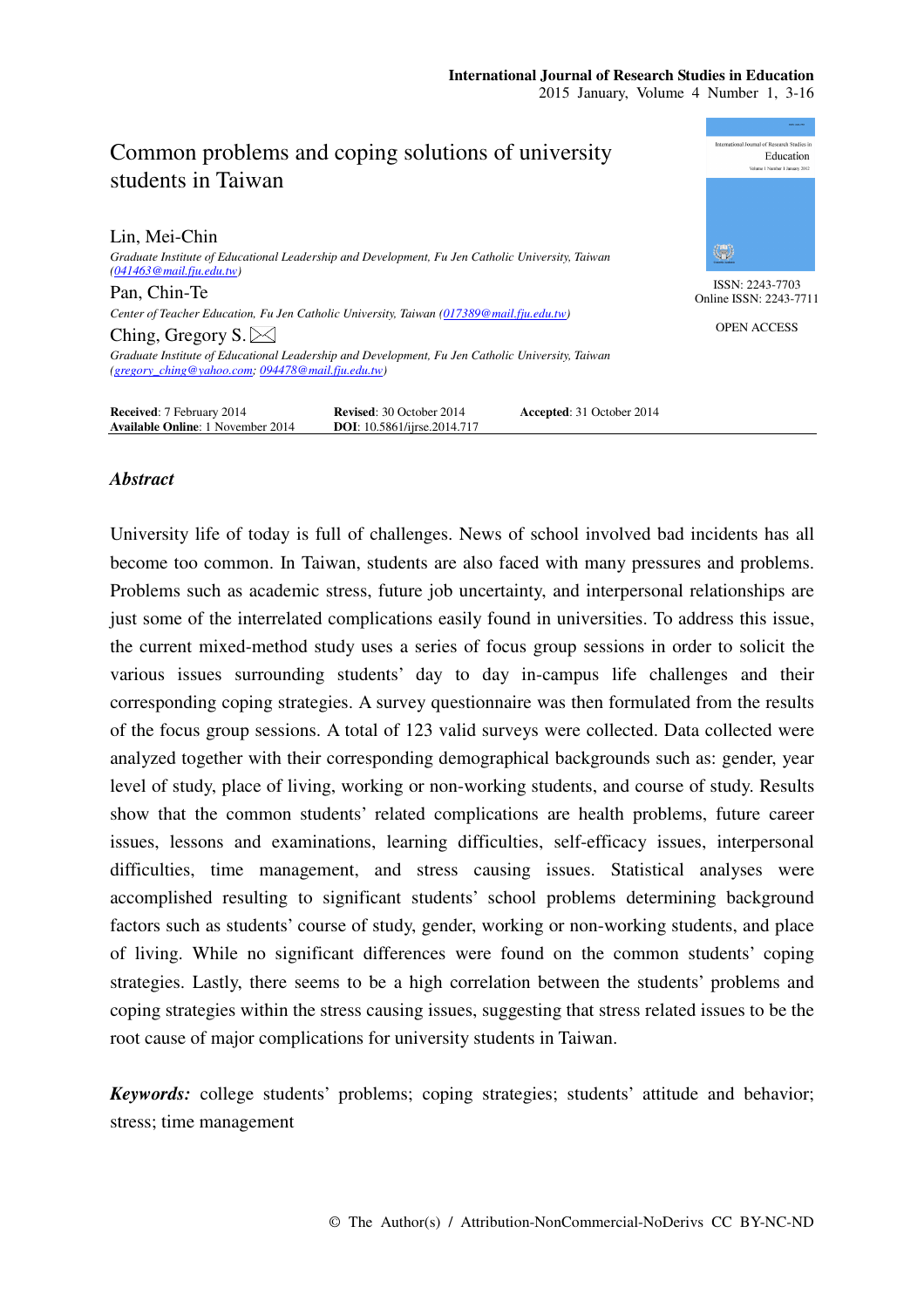# **Common problems and coping solutions of university students in Taiwan**

# **1. Introduction**

In most school related violence news report today, issues such as bullying, substance abused, harassments have all become too common (Bidwell, 2014). For the past years, most educators are quite focused with the issues of school bullying (Chapell et al., 2004) and campus violence (Brown, 2013), however, there are many other school related problems that have been persisting, such as students' attitudes and behaviors, frequent absenteeism, non-participation, just to name a few (Bobbitt & Rohr, 1993). In fact, the number of such non-violence related school problems have actually been increasing (Bidwell, 2014). Hence, there is a serious need for studies regarding such persisting issues within the universities.

Within university life, students of today are not without stress, many actually suffers from both health and emotional issues (Ross, Niebling, & Heckert, 1999; Townsend et al., 2013). In addition, the advancement and ubiquitous nature of the information highway has also caused a lot of issues, such as internet addiction (Kandell, 1998), which recent researches have shown to have significant correlation with an individuals' depression (Akin & Iskender, 2011; Orsal, Orsal, Unsal, & Ozalp, 2013). In addition, many students are also suffering from anxieties that are cause by pressure from their parents (Garrison, 2013), while others have too much pressure in achieving academic success (Staley, 2009). Still, students worry a lot, some because of their low self-esteem and financial problems (Crocker & Luhtanen, 2003), while others are afraid that they cannot reach their study goals (Malpass, O'Neil, & Hocevar, 1999). It can be said that the complexity of the problems students faced nowadays is but increasing.

In order to overcome school related challenges, many students seem to go astray. Some student suffers either from alcohol or substance abuse (Simons, Gaher, Correia, Hansen, & Christopher, 2005; Stea, Hodgins, & Lambert, 2011; Wechsler & Nelson, 2001), spends lots of money (Roberts & Jones, 2001), has some kind of emotional breakdown (Gerdes & Mallinckrodt, 1994), mental health issues, (Storrie, Ahern, & Tuckett, 2010), internet addiction (Kandell, 1998), gambling (Stea et al., 2011), excessive eating (Wen, Tchong, & Ching, 2014) and other health related issues (Grace, 1997; Zaleski, Levey-Thors, & Schiaffino, 1998), just to name a few. Such negative attitudes and behaviors have been suggested to be the caused for students' low engagement and burnout (Schaufeli, Martínez, Pinto, Salanova, & Bakker, 2002) and depression (Bayram & Bilgel, 2008).

Actually, many students have problems with going to college itself (Chang, 1998). In this study, the perceived students' problem-solving ability somehow translates into stress producing situations. A total of 211 college students were surveyed with results suggesting that *hope* played an important part in overcoming the various stresses. Furthermore, in a study conducted in a US public university, surveys regarding anxiety, depression, and eating habits were given to students. Results show that over half of the students have fall into at least one of the common problematic school issues (Zivin, Eisenberg, Gollust, & Golberstein, 2009). Such research results further give grounds to the seriousness of the impact of university students' problem.

In Taiwan, university life is also quite challenging (Hsieh, 2010). Students nowadays have too much work and pressure generated from their parents, while some others are unsure of how to manage their future career (Ching & Chao, 2013). Still some are preoccupied with their part-time job, since prior job experiences leads to future employment (Lin & Ching, 2014). Many recent studies in Taiwan have been highly focused in students' issues of academic dishonesty (Lin & Wen, 2006), some even within the graduate students level (Yang, 2012), while some academic dishonesty might be related to some extent with the prevalence of information technology (Ching, 2013; Ching & Chen, 2011). Furthermore, Cheng (2009) noted that study related stress are caused by physical/mental, school, and emotional factors. In sum, it is quite understandable that as society and technology advances so as with the accompanying related stress increases. Therefore, it is important to become aware of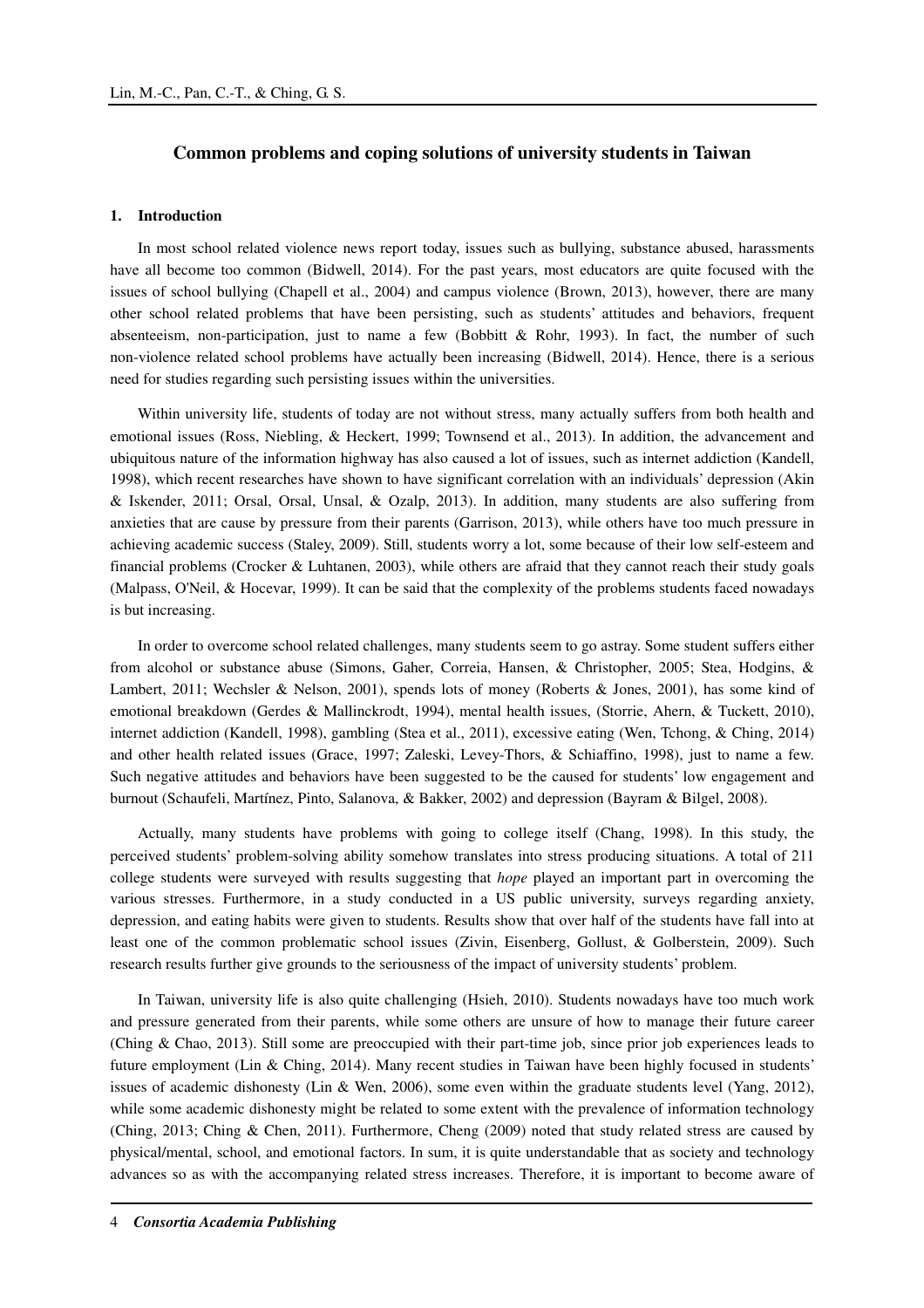what students nowadays are facing, thus be able to provide the proper guidance in handling such stresses.

## *1.1 Common university students' coping strategies*

With the various problems faced by the students, many coping strategies have been implemented and are in placed within the schools. For instance, the students' sense of hope is said to have the promise of resiliency. One recent study mentions that the concept of hope can be traced back to the students' elementary school days. Studies have shown that higher parents' life satisfaction can be linked to the students' hope (Hoy, Suldo, & Mendez, 2013). Such hope can be translated into a strong source of coping when faced with future college related stress (Chang, 1998). More so, the mere concept of belief in a brighter future can also be used as a way of encouraging students (Zhang, 2008). In essence, developing the students' self-efficacy is one of the key component in shaping how students deals with their problems (Chemers, Hu, & Garcia, 2001).

In addition, universities are also faced with the problems of excessive drinking and other vices. Since, the late 1990s, schools in the US have started to implement various preemptive strategies (Marlatt et al., 1998). Furthermore, schools have also tried to promote various learning strategies in helping students improved their study skills, hence, diminish their academic related problems (Robbins et al., 2004). In addition, the National Survey for Student Engagement series of studies has been able to successfully point out positive strategies in helping educators uplift students' performance. Such activities such as: Level of Academic Challenge, Active and Collaborative Learning, Student-Faculty Interaction, Enriching Educational Experiences, and Supportive Campus Environment all points to the persistent positive engagements of college students (Kuh, 2009; Kuh, Cruce, Shoup, Kinzie, & Gonyea, 2008). More importantly, there studies noted that students should stay involved with their academic activities, hence, having their academic related issues readily identified.

Besides being able to become involved or engaged in school activities, proper motivation are crucial to helping students stay in school (Struthers, Perry, & Menec, 2000), while adequate leisure time are also needed to relieved the tension brought about by various academic activities (Shaikh et al., 2004). In sum, many researches have mentioned various coping strategies that are common to college students. However, still the early discovery is crucial in order to provide the proper solutions/interventions to existing problems, while preemptive measures should be in placed to act as a deterrent for future problems.

To address the current college students' problems and coping strategies, the current paper shall focus on the following research questions:

- What are the common students' school problems?
- What are the common students' coping strategies?
- $\triangleright$  Are there any relationships among the students' demographical background and their school problems and coping strategies?
- $\triangleright$  Are there any relationships among the students' school problems and coping strategies?

## *1.2 Significance of the study*

College students' problems are an important issue. School administrators and teachers are concerned that the students' problems can affect their overall learning development. Hence, it is hoped that the current study is able to provide various important implications not only to the academic community, but for the society as well. More specific concerns are as follows:

- The study is able to open up new ways of understanding why students act the way they are.
- $\triangleright$  The study also provides various implications regarding the effects of demographical factors towards the students' problems and coping strategies.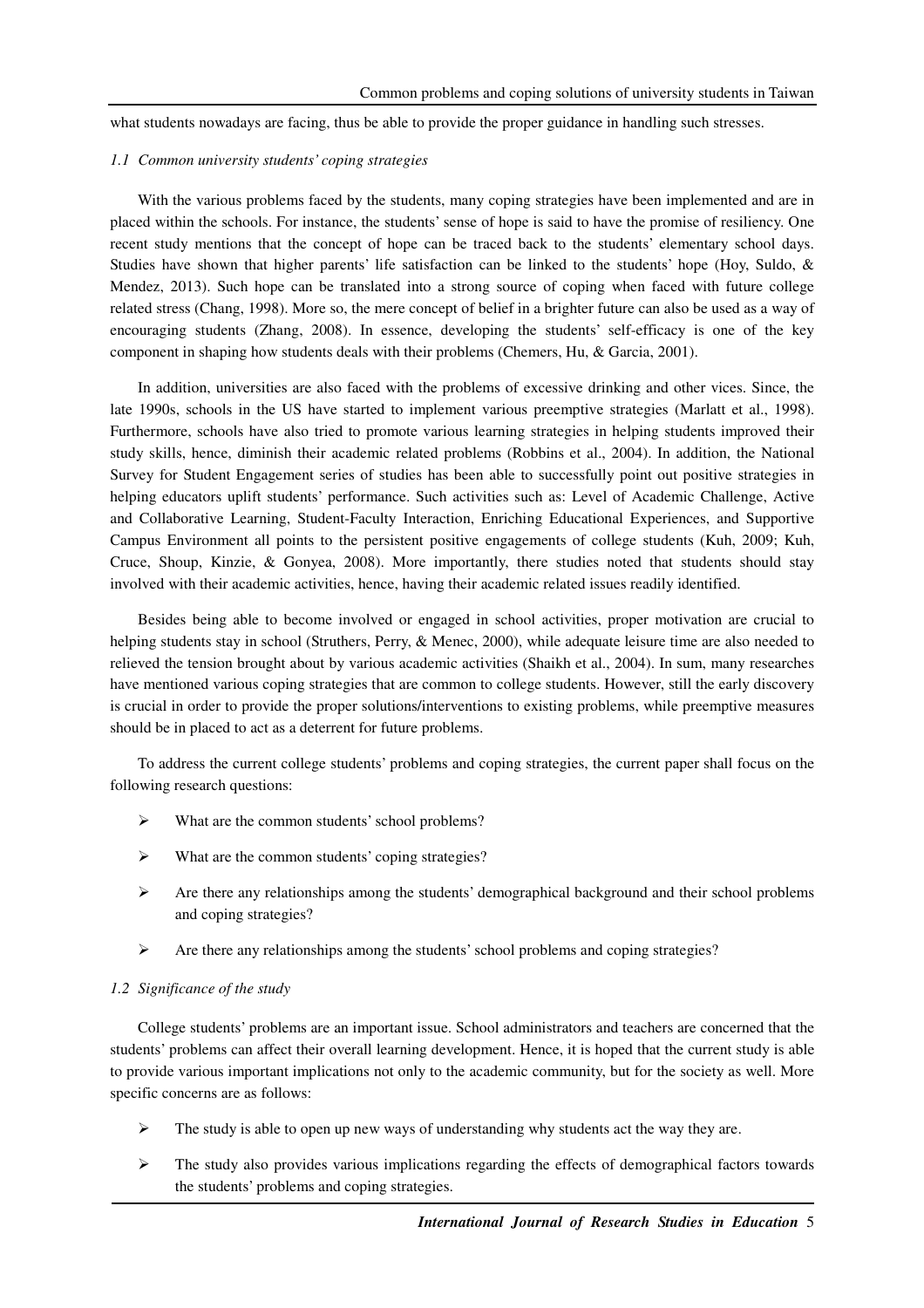$\triangleright$  More importantly, the current study is able to provide insights on the various causes of problems and possible coping strategies that college students of today are using.

#### **2. Research design**

The study employs a descriptive research paradigm, wherein the conditions that exist and the situations that are ongoing within a certain setting are discussed and analyzed (Cohen, Manion, & Morrison, 2007). With an objective of determining the various problems that student encounter and coping solution that students exercise, the current study make use of a researchers made survey questionnaire designed from the literature reviews and focus group discussion data.

## *2.1 Research process and participants*

The study started in the spring semester of 2013, a series of 4 four group sessions was organized by the researchers with various students volunteer with the goal of soliciting the common problems and coping solutions university students encounter. Afterwards, the summarized results were collated together with various literature reviews through the use of Stenhouse's (1988) categorization style of case data in order to formulate the survey questionnaire. The survey was then administered to 150 volunteer students of a technical vocational university in the northern part of Taiwan. A total of 123 valid survey questionnaires were collected and tabulated. Data analysis was accomplished with the use of the statistical software SPSS version 20.

Table 1, shows the various background demography of the student participants. Data shows that the majority of the students are from the second year with 47 female and 12 male students, while, third year (junior) students accounts to the second highest with 48 female and 4 male students. As for the students' background course study, most students are enrolled in the Applied Foreign Language department with around 36 female and 6 male students. Table 1 also noted the breakdown of students with regards to their course nature, whether they have a part-time job or not, and together with their place of living.

## *2.2 Research tool*

The survey is consists of three major sections, besides the basic demographical backgrounds of the students, the remaining parts are the common students' school problems and the common students' coping strategies. The two sections are both consist of similar issues, namely: *health problems*; these are questions regarding the health issues and emotional problems of the students, *career issues*; these are items that talks about how students felt when facing the uncertainty of employment after graduation, *lessons and examinations*; this are items that dealt with the students' concerns toward their grade and examination, *learning difficulties*; this items talks about the issues about the students' learning, *self-efficacy issues*; this talks about how students think about themselves and their capabilities, *interpersonal difficulties*; are items that describe the students' social encounters, *time management*; deals with how students value time, and *stress causing issues*; are items that describe the students feeling of anxiety. For the validity of the survey questionnaire, the various factors are computed to be quite valid with Cronbach Alpha reliability ranging from .74 to .95 (see Tables 3 and 5 for the various Alpha reliability values). The survey uses a 5 point Likert scale answering the degree of relationship from 0%, 25%, 50%, 75%, and 100%.

## **3. Results and discussions**

The following discussion shall be separated into four sections, namely: 1) Students' school problems; 2) Students' coping strategies; 3) Relationships among the demographical factors and the students' problems and coping strategies, and 4) Relationships among the students' school problems and coping strategies.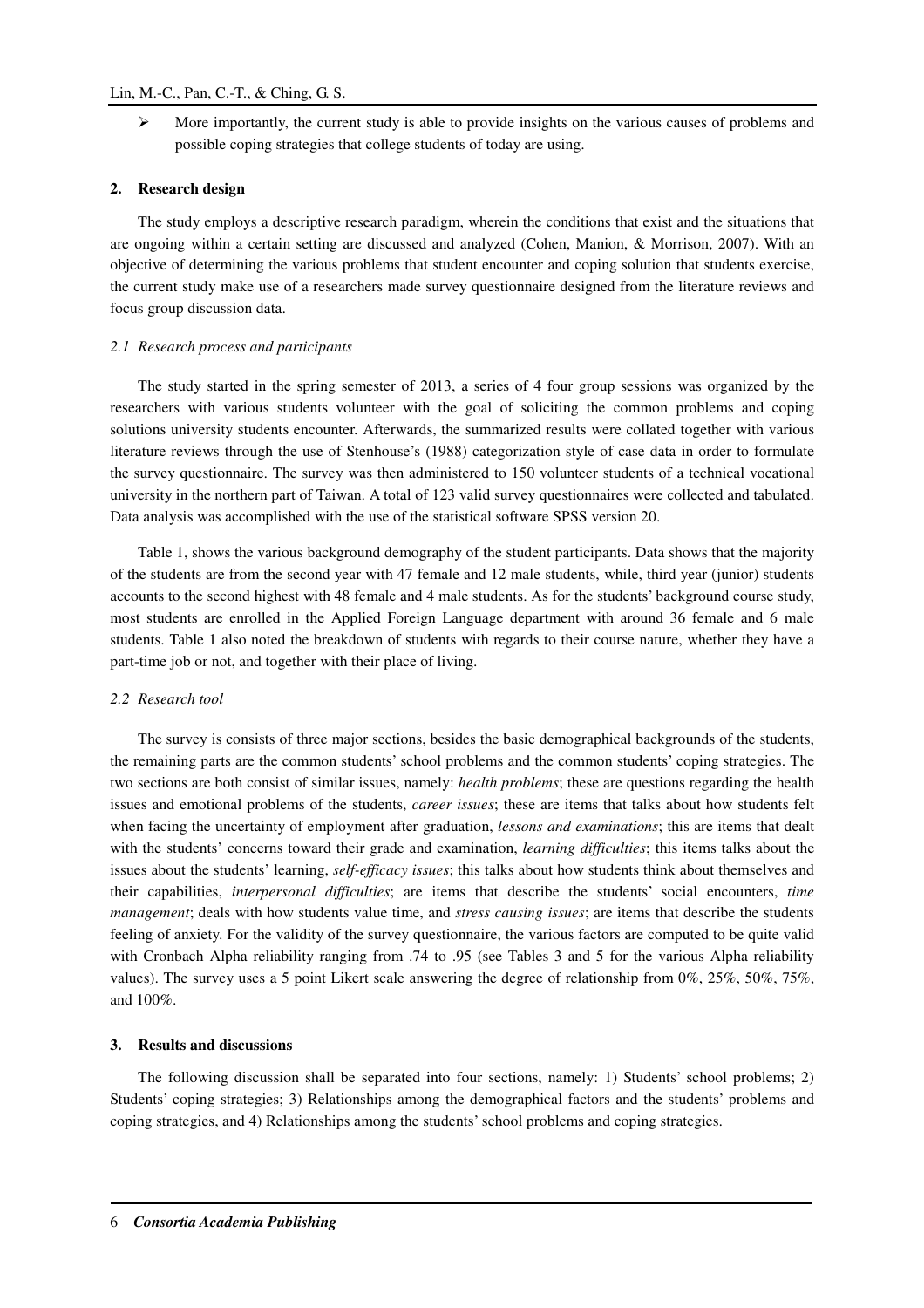|            |                                  | Female |      | Male |      |  |
|------------|----------------------------------|--------|------|------|------|--|
| Variables  |                                  | n      | $\%$ | n    | $\%$ |  |
| Year level |                                  | 4      | 3    | 3    | 2    |  |
|            | 2                                | 47     | 38   | 12   | 10   |  |
|            | 3                                | 48     | 39   |      | 3    |  |
|            |                                  | 3      | 2    | 2    | 2    |  |
| Course     | <b>Applied Foreign Languages</b> | 36     | 29   | 6    | 5    |  |
|            | Game Science                     | 30     | 24   | 2    | 2    |  |
|            | <b>Electronic Engineering</b>    | 4      | 3    | 3    | 2    |  |
|            | Finance                          | 13     | 11   |      |      |  |
|            | <b>Information Management</b>    | 2      | 2    |      |      |  |
|            | <b>Business Administration</b>   | 5      | 4    |      |      |  |
|            | <b>International Business</b>    |        | 6    |      |      |  |
|            | Information and Network          |        |      |      |      |  |
|            | Creative Industry                |        | 3    |      |      |  |
|            | Chemical Engineering             |        |      |      |      |  |
|            | <b>Industrial Engineering</b>    |        |      |      |      |  |
|            | <b>Computer Science</b>          |        |      |      |      |  |
|            | Mechanical Engineering           |        |      | 3    |      |  |
|            | <b>Electrical Engineering</b>    |        |      |      | 2    |  |
| <b>AFL</b> | <b>AFL</b> students              | 36     | 29   | 6    | 5    |  |
|            | Non-AFL students                 | 66     | 54   | 15   | 12   |  |
| Work       | Yes                              | 21     | 17   | 13   | 11   |  |
|            | N <sub>0</sub>                   | 81     | 66   | 8    |      |  |
| Rent       | Stay with parents                | 19     | 15   | 13   | 11   |  |
|            | Rent outside the school          | 28     | 23   | 8    |      |  |
|            | Dormitory of the school          | 55     | 45   |      |      |  |

*Participants' background demography (N=123)* 

## *3.1 Students' school problems*

Table 2 shows the common students' school problems, results show that the highest mean scores are the factor *lessons and examinations* with a mean of 2.99 denoting a moderate problem. While, the least problematic factor is the *self-efficacy issues* with a mean of 2.50. The second highest overall mean score is the factor *time management* with a mean of 2.91, denoting the issues wherein the students are mostly tardy coming to class. Table 2 also shows that the overall students' problem grand mean of 2.76, which is considered to be moderate. Furthermore, in order to better understand the various students' problem factors and items, Table 3 shows the various results with the highest items in the school problems are the notion of lack of feeling of *worthiness* (reversely coded\*) with a mean of 3.55. While, the lowest item is *I cannot control my emotions* with a mean of 2.50. Various problems are also noted in Table 3. Worth mentioning are the items that have an unusually high value such as *I usually commit errors during tests* with a mean of 3.16, *I am focused on learning* (reversely coded\*) with a mean of 3.03, and *I procrastinate a lot* with a mean of 3.09.

## **Table 2**

| Factors                    | Mean | SD   | Min. | Max. |
|----------------------------|------|------|------|------|
| Health problems            | 2.64 | 0.88 | 1.00 | 5.00 |
| Career issues              | 2.61 | 0.96 | 1.00 | 5.00 |
| Lessons and examinations   | 2.99 | 0.94 | 1.00 | 5.00 |
| Learning difficulties      | 2.89 | 0.56 | 1.00 | 4.43 |
| Self-efficacy issues       | 2.50 | 0.91 | 1.00 | 5.00 |
| Interpersonal difficulties | 2.89 | 0.44 | 1.40 | 3.80 |
| Time management            | 2.91 | 0.98 | 1.00 | 5.00 |
| Stress causing issues      | 2.63 | 0.88 | 1.00 | 4.25 |
| Total problems             | 2.76 | 0.60 | 1.19 | 3.88 |

*Overall common students' school problems (N=123)*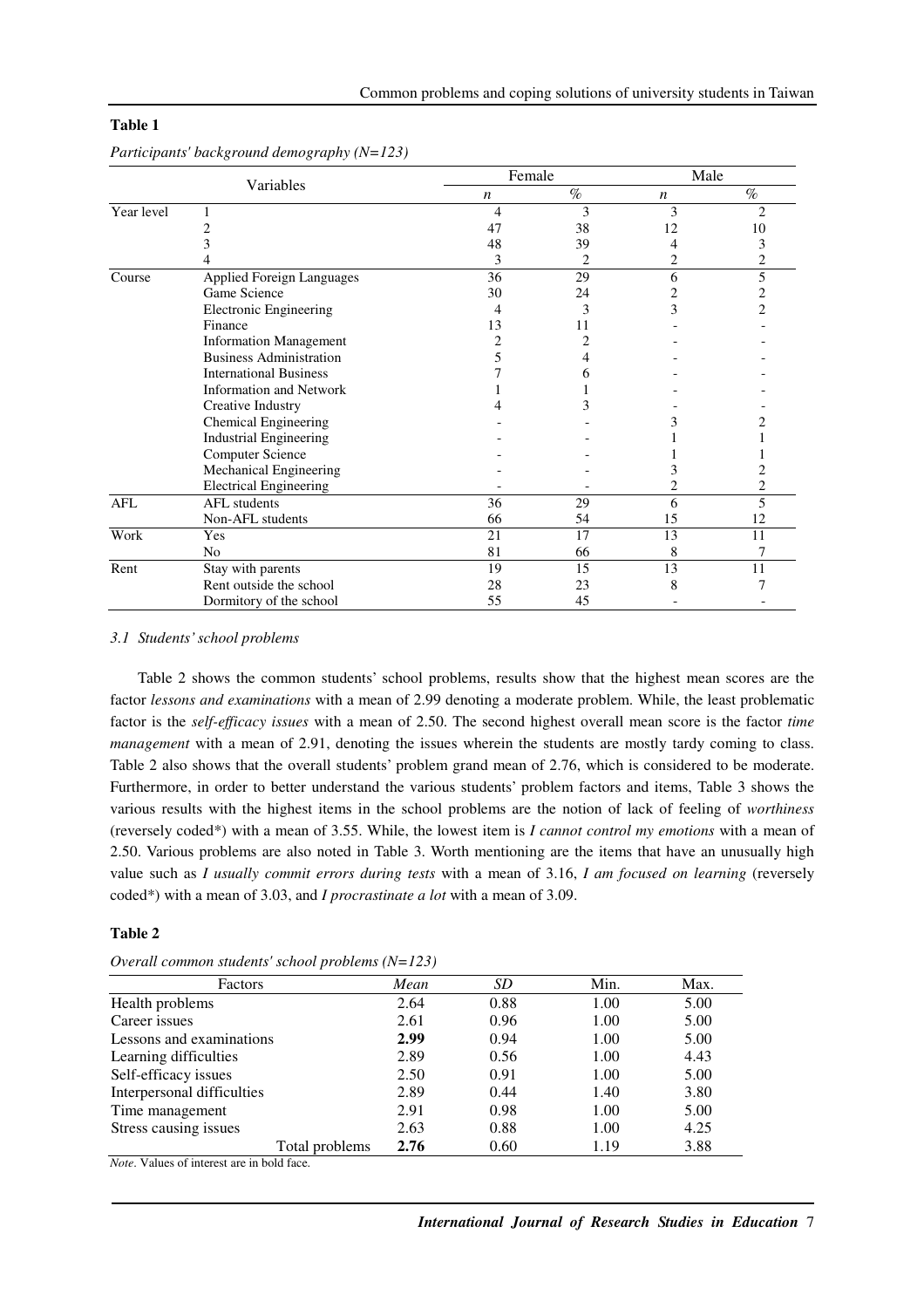*Common students' school problems (N=123)* 

| Factors/Items (Cronbach Alpha reliability)                                                      | Mean | SD   |
|-------------------------------------------------------------------------------------------------|------|------|
| Health problems (13 items, $\alpha$ = .95)                                                      | 2.64 | 0.88 |
| Too much pressure makes me weak                                                                 | 2.93 | 1.11 |
| My health is not that good as before                                                            | 2.89 | 1.06 |
| I feel tired and weak                                                                           | 2.82 | 1.12 |
| I am always worried                                                                             | 2.76 | 1.22 |
| I think something is wrong with my life                                                         | 2.73 | 1.16 |
| Everything seems to go bad                                                                      | 2.69 | 1.16 |
| I am so lazy                                                                                    | 2.63 | 1.12 |
| I fell so hopeless                                                                              | 2.58 | 1.02 |
| I am afraid I did something wrong                                                               | 2.52 | 1.11 |
| I am sad                                                                                        | 2.50 | 1.04 |
| I worry about my emotional health                                                               | 2.45 | 1.12 |
| My life is a mess                                                                               | 2.44 | 1.15 |
| I cannot control my emotions                                                                    | 2.40 | 1.04 |
| Career issues (6 items, $\alpha$ = .93)                                                         | 2.61 | 0.96 |
| I think my future plans are wrong                                                               | 2.85 | 1.12 |
| I don't know what I am capable of doing                                                         | 2.76 | 1.18 |
| I am uncertain of my future                                                                     | 2.75 | 1.11 |
| I don't understand what my strengths are                                                        | 2.63 | 1.13 |
| I think I am useless                                                                            | 2.44 | 1.07 |
| I don't have the motivation to move on                                                          | 2.24 | 1.08 |
| Lessons and examinations (3 items, $\alpha = .81$ )                                             | 2.99 | 0.94 |
| I usually commit errors during tests                                                            | 3.16 | 1.15 |
| My school lessons are hard and unclear                                                          | 2.96 | 1.10 |
| I feel tense during examinations                                                                | 2.85 | 1.08 |
| Learning difficulties (7 items, $\alpha = .75$ )                                                | 2.89 | 0.56 |
| I am focused on learning*                                                                       | 3.03 | 0.94 |
| I am motivated to learn*                                                                        | 3.02 | 0.95 |
| I just cannot concentrate                                                                       | 2.88 | 0.92 |
|                                                                                                 |      |      |
| My grades are not that good                                                                     | 2.88 | 1.03 |
| My learning methods are wrong                                                                   | 2.85 | 1.02 |
| My memories are weak                                                                            | 2.80 | 0.96 |
| My classmates are better than me                                                                | 2.75 | 1.05 |
| Self-efficacy issues (7 items, $\alpha$ = .92)                                                  | 2.50 | 0.91 |
| I am unsure of myself                                                                           | 2.56 | 1.13 |
| I look down on myself                                                                           | 2.55 | 1.10 |
| I always ashamed of myself                                                                      | 2.54 | 1.11 |
| I cannot express myself                                                                         | 2.53 | 1.14 |
| I feel empty                                                                                    | 2.47 | 1.09 |
| I am not good looking                                                                           | 2.46 | 1.06 |
| I don't understand myself                                                                       | 2.44 | 1.11 |
| Interpersonal difficulties (5 items, $\alpha = .85$ )                                           | 2.89 | 0.44 |
| I am a worthwhile person*                                                                       | 3.55 | 0.94 |
| I had a bad experience with friends                                                             | 3.19 | 1.07 |
| I am full of vigor*                                                                             | 2.64 | 0.92 |
| I am satisfy with my social life*                                                               | 2.59 | 0.89 |
| I am a happy person*                                                                            | 2.50 | 1.00 |
| Time management (3 items, $\alpha = .82$ )                                                      | 2.91 | 0.98 |
| I procrastinate a lot                                                                           | 3.09 | 1.17 |
| I don't know how to manage my time                                                              | 3.07 | 1.07 |
| I am always late in class                                                                       | 2.57 | 1.20 |
| Stress causing issues (4 items, $\alpha = .81$ )                                                | 2.63 | 0.88 |
| I am always worried at someone                                                                  | 2.84 | 1.11 |
| I am uneasy all the time                                                                        | 2.69 | 1.11 |
| My life is full of tension                                                                      | 2.54 | 1.07 |
| My family gives me pressure                                                                     | 2.44 | 1.15 |
| <i>Note</i> . *items reverse coded. Factor mean values are in bold face. Overall $\alpha = .95$ |      |      |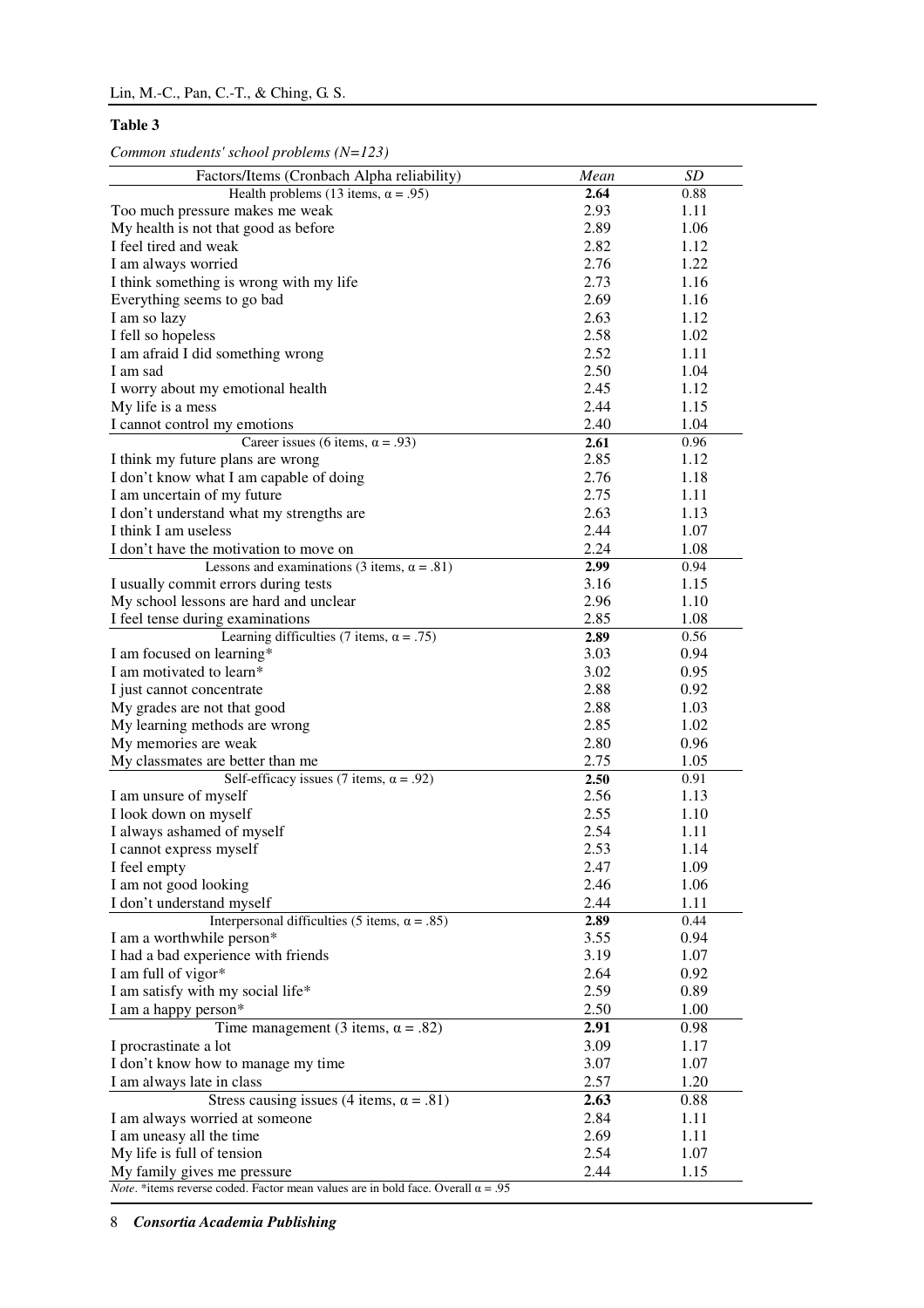#### *3.2 Students' coping strategies*

For the coping strategies, Table 4 shows the various practices that students mostly use. Results show the highest of the coping factor *stress coping issues* with a mean of 3.76. This is quite encouraging that students are able to handle their anxiety and pressures. The least practiced strategies are the *self-efficacy issues* with a mean of 3.51. Looking in a wider picture, the overall coping mean scores is 3.62, denoting a high or frequent practice of coping strategies. These results signify that students are quite conscious with their own situation and are able to apply the right coping strategies. In addition, all of mean scores are quite high, signifying the frequent practice of the various coping strategies.

For the various items of the coping strategies, Table 5 shows the tabulated results. Data shows that the highest item is *take care of oneself* with a mean of 3.91, while the lowest item is *go to bed and wake up early* with a mean of 3.31. Hence, the various items have mean scores of moderately high to high value.

#### **Table 4**

| Factors                                                         |                 | Mean | <i>SD</i> | Min. | Max. |
|-----------------------------------------------------------------|-----------------|------|-----------|------|------|
| Health problems                                                 |                 | 3.63 | 0.65      | 1.50 | 5.00 |
| Career issues                                                   |                 | 3.55 | 0.80      | 1.00 | 5.00 |
| Lessons and examinations                                        |                 | 3.62 | 0.69      | 1.00 | 5.00 |
| Learning difficulties                                           | 3.64            | 0.68 | 1.00      | 5.00 |      |
| Self-efficacy issues                                            | 3.51            | 0.77 | 1.00      | 5.00 |      |
| Interpersonal difficulties                                      |                 | 3.65 | 0.76      | 1.00 | 5.00 |
| Time management                                                 |                 | 3.60 | 0.75      | 1.67 | 5.00 |
| Stress coping issues                                            |                 | 3.76 | 0.58      | 2.50 | 5.00 |
|                                                                 | Total solutions | 3.62 | 0.51      | 2.13 | 5.00 |
| $M_{\rm tot}$ . $M_{\rm s}$ lasse of lateneat one in both force |                 |      |           |      |      |

*Note*. Values of interest are in bold face.

## *3.3 Relationships among the demographical factors and the students' problems and coping strategies*

For the relationships among the demographical factors and the students' problems and coping strategies, t-test results show that there are no significant differences in all the factors (problems and coping strategies) with regards to the *students' year level*. This means the problems and coping strategies are not limited to the students' year of study. In addition, results also show that there are no significant differences in the coping strategies among the Applied Foreign Language (AFL) and non-AFL students; however, there are significant differences in the students' problem among the AFL and non-AFL students.

Table 6 shows that AFL students tend to have higher problems as compared to students of other department. Results are as follows: *Overall common students' problems* t=2.998, *p*=.003 (AFL Mean=2.97 SD=0.534, non-AFL Mean=2.65 SD=0.598), *Health problems* t=3.754, *p*=.000 (AFL Mean=3.04 SD=0.923, non-AFL Mean=2.44 SD=0.794), *Self-efficacy issues* t=2.365, *p*=.020 (AFL Mean=2.77 SD=0.809, non-AFL Mean=2.37 SD=0.929), *Time management* t=2.318, *p*=.022 (AFL Mean=3.19 SD=1.018, non-AFL Mean=2.77 SD=0.936), and *Stress causing issues* t=2.582, *p*=.011 (AFL Mean=2.90 SD=0.783, non-AFL Mean=2.48 SD=0.900).

In addition, results also shows that there are no significant gender differences in the coping strategies of the student participants; however, there are significant gender differences in the common students' problem. Table 7 shows that male students have more problems than their female student counterparts. More importantly, the differences are with the similar factors as of the previous mentioned AFL and non-AFL students. Specific results are as follows: *Overall common students' problems* t=3.109, *p*=.002 (Female Mean=2.69 SD=0.595, Male Mean=3.09 SD=0.486), *Health problems* t=1.800, *p*=.074 (Female Mean=2.58 SD=0.870, Male Mean=2.95 SD=0.909), *Self-efficacy issues* t=2.517, *p*=.013 (Female Mean=2.41 SD=0.900, Male Mean=2.95 SD=0.822), *Time management* t=4.502, *p*=.000 (Female Mean=2.78 SD=0.988, Male Mean=3.56 SD=0.653), and *Stress coping issues* t=2.897, *p*=.004 (Female Mean=2.52 SD=0.861, Male Mean=3.12 SD=0.835). Effect sizes for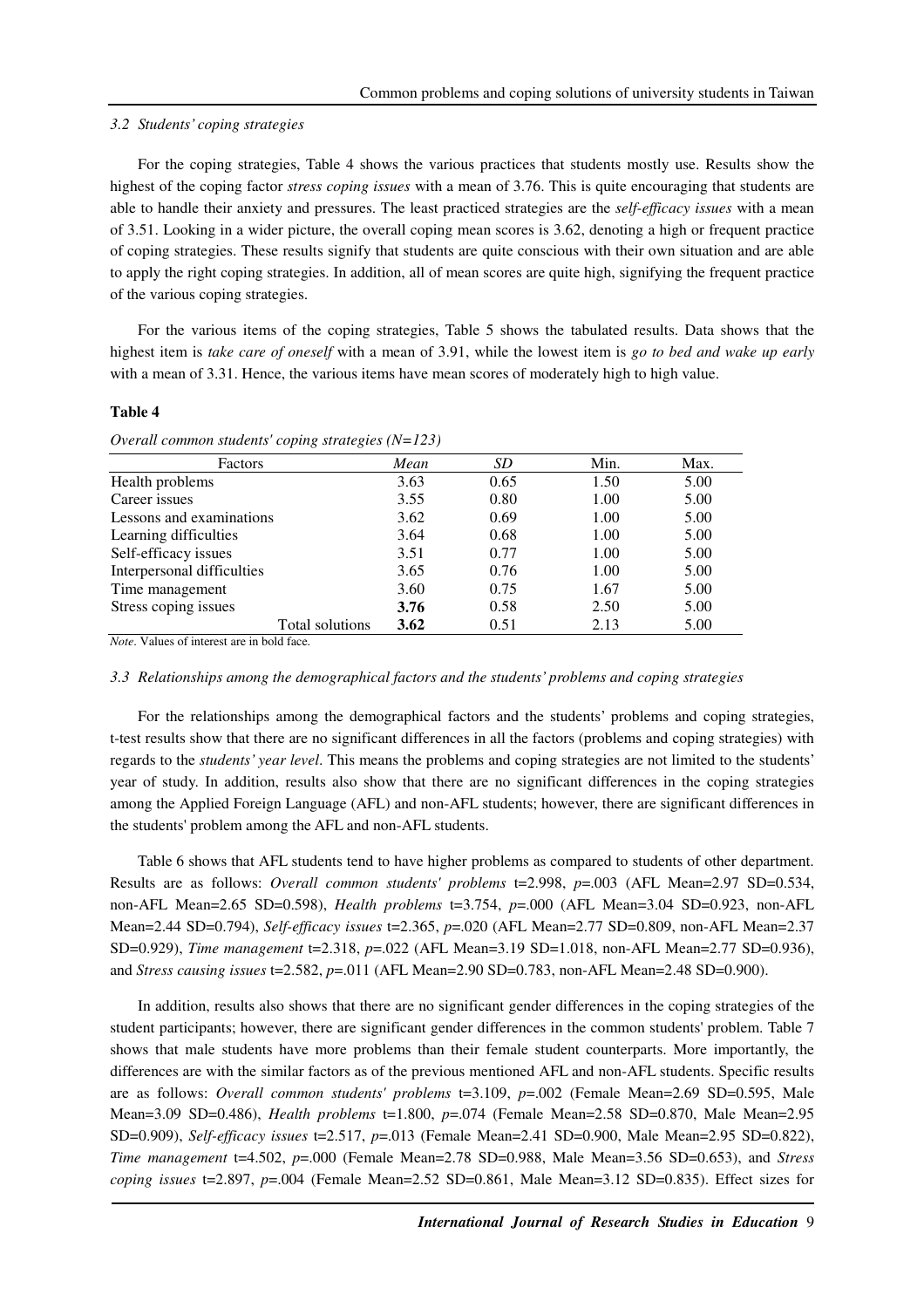Tables 6 and 7 were computed with the use of the Eta squared formula suggesting small (.01 to .05) to moderate (.06 to .13) effect sizes (Cohen, 1988).

# **Table 5**

*Common students' coping practices (N=123)* 

| Factors/Items (Alpha reliability)                 | Mean | SD   |
|---------------------------------------------------|------|------|
| Health problems (6 items, Alpha = $.84$ )         | 3.63 | 0.65 |
| Listen to music                                   | 3.85 | 1.06 |
| Enjoy nature                                      | 3.80 | 1.06 |
| Talk to friends                                   | 3.66 | 0.90 |
| Consumes alcohol*                                 | 3.66 | 1.32 |
| Eat a lot*                                        | 3.49 | 1.15 |
| Go to bed and wake up early                       | 3.31 | 0.96 |
| Career issues $(5$ items, Alpha = .86)            | 3.55 | 0.80 |
| Try to invest on own competencies                 | 3.67 | 0.98 |
| Look for a part-time job                          | 3.62 | 0.96 |
| Talk to an adult (teacher/parents)                | 3.54 | 0.95 |
| Attend career seminars                            | 3.46 | 1.02 |
| Take a career examination/tests                   | 3.45 | 1.05 |
| Lessons and examinations $(5$ items, Alpha = .85) | 3.62 | 0.69 |
| Ask classmates for help                           | 3.70 | 0.76 |
| Read before coming to class                       | 3.68 | 0.86 |
| Check your answers twice                          | 3.67 | 0.84 |
| Prepare early during examinations                 | 3.58 | 0.92 |
| Ask for teacher assistance                        | 3.50 | 0.94 |
| Learning difficulties (5 items, Alpha = .80)      | 3.64 | 0.68 |
| Listen in class                                   | 3.74 | 0.90 |
| Study with classmates                             | 3.67 | 0.92 |
| Study hard                                        | 3.60 | 0.89 |
| Make a study plan                                 | 3.59 | 0.94 |
| Talk to teachers                                  | 3.59 | 0.91 |
| Self-efficacy issues (4 items, Alpha = .79)       | 3.51 | 0.77 |
| Try to find enjoyment in doing new things         | 3.76 | 0.95 |
| Attend some self-help classes                     | 3.48 | 1.04 |
| Talk to a school counselor                        | 3.42 | 0.99 |
| Try to dress up and feel good about oneself       | 3.39 | 0.93 |
| Interpersonal difficulties (4 items, Alpha = .81) | 3.65 | 0.76 |
| Join a school club                                | 3.76 | 0.93 |
| Make new friends                                  | 3.75 | 0.87 |
| Join school activities                            | 3.62 | 1.00 |
| Join the student council                          | 3.49 | 1.00 |
| Time management $(3$ items, Alpha = .79)          | 3.60 | 0.75 |
| Make a schedule and abide by it                   | 3.68 | 0.89 |
| Setup an alarm as a reminder                      | 3.67 | 0.87 |
| Push through schedules already set                | 3.44 | 0.91 |
| Stress coping issues (6 items, Alpha = .74)       | 3.76 | 0.58 |
| Take care of oneself                              | 3.91 | 0.81 |
| Practice emotional control                        | 3.89 | 0.78 |
| Control my emotions                               | 3.83 | 0.86 |
| Talk more with my parents                         | 3.76 | 0.91 |
| Slow down                                         | 3.76 | 0.86 |
| Keeping busy                                      | 3.39 | 1.01 |

*Note*. \*items reverse coded. Factor mean values are in bold face. Overall  $\alpha = .93$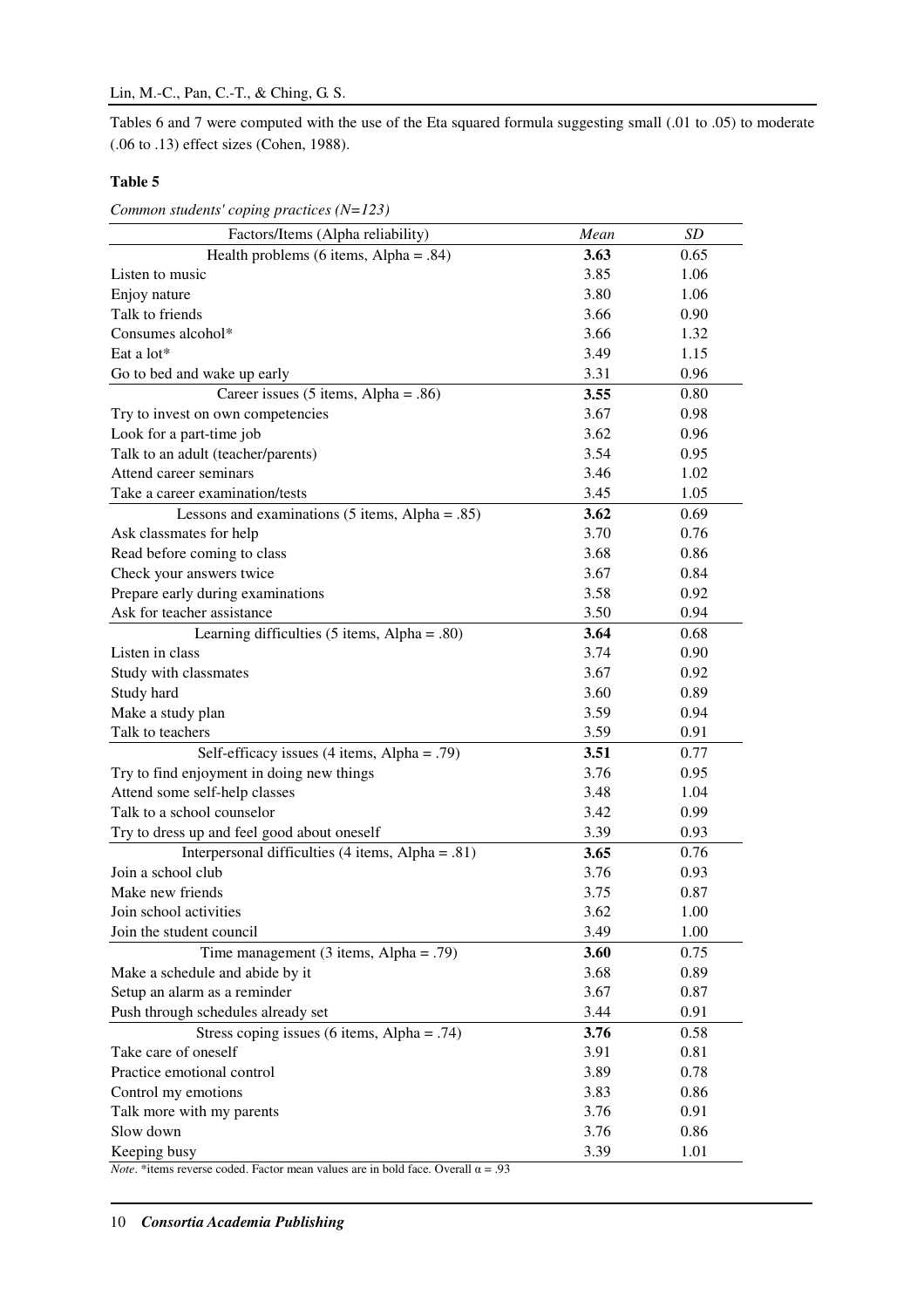| Factors                   |      |                  | Course       |       |      |         |
|---------------------------|------|------------------|--------------|-------|------|---------|
|                           |      | non-AFL $(n=81)$ | AFL $(n=42)$ |       | n    | $Eta^2$ |
| Overall students' problem | Mean | 2.65             | 2.97         | 2.998 | .003 | .07     |
|                           | SD   | 0.60             | 0.53         |       |      |         |
| Health problems           | Mean | 2.44             | 3.04         | 3.754 | .000 | .01     |
|                           | SD   | 0.79             | 0.92         |       |      |         |
| Self-efficacy issues      | Mean | 2.37             | 2.77         | 2.365 | .020 | .04     |
|                           | SD   | 0.93             | 0.81         |       |      |         |
| Time management           | Mean | 2.77             | 3.19         | 2.318 | .022 | .04     |
|                           | SD   | 0.94             | 1.02         |       |      |         |
| Stress causing issues     | Mean | 2.48             | 2.90         | 2.582 | .011 | .05     |
|                           | SD   | 0.90             | 0.78         |       |      |         |

*T-test results of non-AFL/AFL and common students' problems (N=123)* 

*Note*. Values of interest are in bold face.

## **Table 7**

*T-test results of gender and common students' problems (N=123)* 

| Factors                   |      | Gender           |               |       |      |         |
|---------------------------|------|------------------|---------------|-------|------|---------|
|                           |      | female $(n=102)$ | male $(n=21)$ |       |      | $Eta^2$ |
| Overall students' problem | Mean | 2.69             | 3.09          | 3.109 | .002 | .07     |
|                           | SD   | 0.60             | 0.49          |       |      |         |
| Health problems           | Mean | 2.58             | 2.95          | 1.800 | .074 | .03     |
|                           | SD   | 0.87             | 0.91          |       |      |         |
| Self-efficacy issues      | Mean | 2.41             | 2.95          | 2.517 | .013 | .05     |
|                           | SD   | 0.90             | 0.82          |       |      |         |
| Time management           | Mean | 2.78             | 3.56          | 4.502 | .000 | .14     |
|                           | SD   | 0.99             | 0.65          |       |      |         |
| Stress causing issues     | Mean | 2.52             | 3.12          | 2.897 | .004 | .06     |
|                           | SD   | 0.86             | 0.84          |       |      |         |

*Note*. Values of interest are in bold face.

As for the impact of students living in the dormitory, outside the school, and with their parents, Analysis of Variance (ANOVA) was computed. Table 8 shows the summary of the ANOVA results. Results show that the factors *Health problems* (F=9.350, *p*=.000), *Self-efficacy issues* (F=6.595, *p*=.002), *Time management* (F=6.859, *p*=.002), *Stress causing issues* (F=7.089, *p*=.001), and *Overall problems* (F=8.461, *p*=.000) have significant differences with their places of living whether at *home*, *outside the school*, or within the *school's dorm*. In addition, post hoc analysis results (shaded values in bold) shows that students living at *home* tends to scored higher in the various school problem factors as compared to their peers staying *outside the school* and within the *school's dorm*. These findings are quite interesting and valid a follow-up study in the future. Effect sizes for Table 8 were also computed with the use of the Eta squared formula suggesting moderate (.06 to .13) effect sizes (Cohen, 1988).

Lastly, t-test results in Table 9 shows that there are significant differences in the students' problem among the students who are working and not working in terms of the factor *time management*  $t=2.380 \text{ p} = .019$  (not working Mean=2.78 SD=1.000, working Mean=3.25 SD=0.858) with Eta squared value of .40; denoting a small effect size. This result is quite acceptable since the working students are always in need of time to study; hence, they have many problems in time management. This result provides an interesting proof that working students need to be guided regularly. Students work with various reasons in mind, however, most students would want to have enough work experiences that might translate to a better future career (Lin & Ching, 2014). Therefore, educators should be sensitive to their students' attitude, the more with students who are often tardy.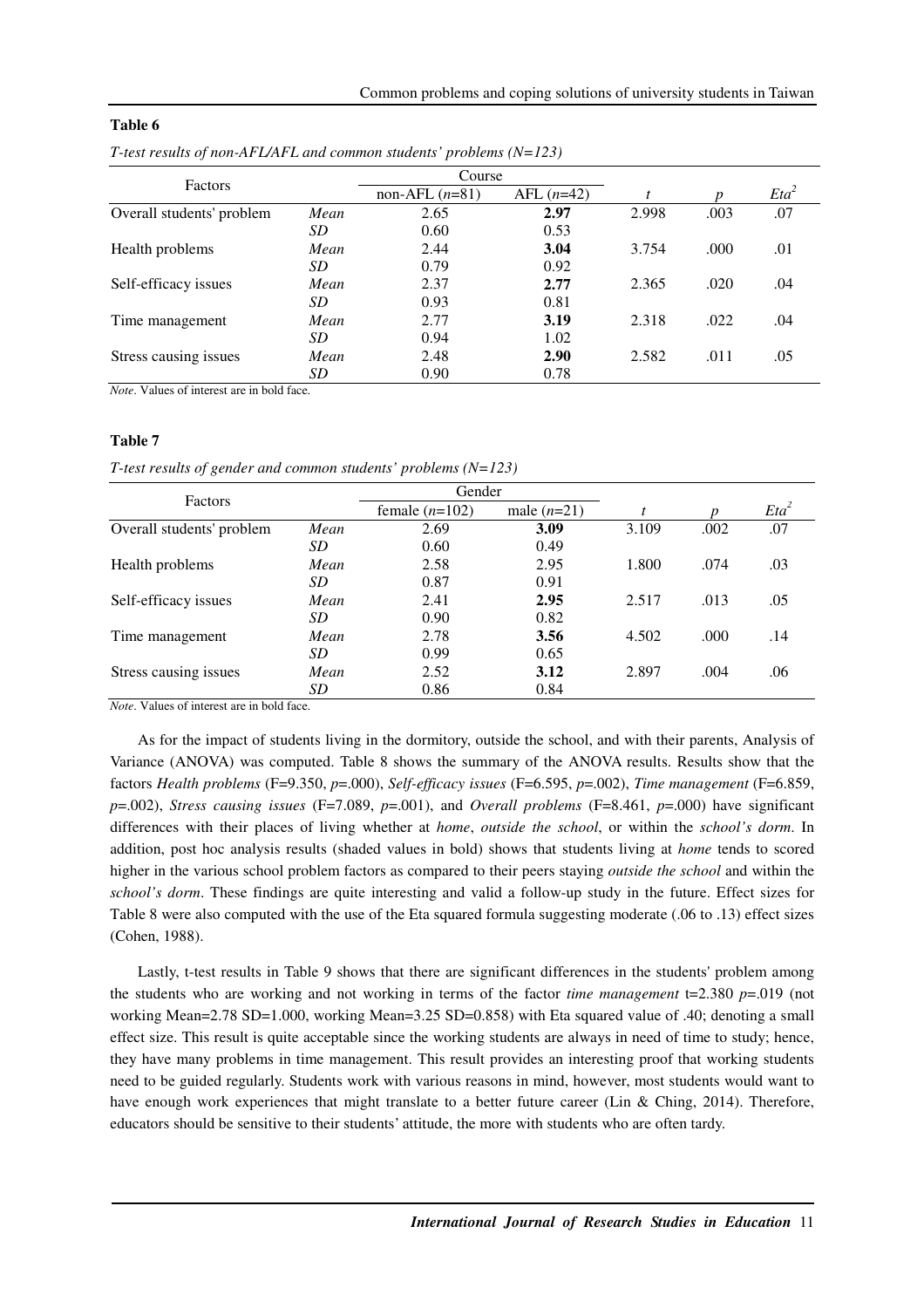|                       |                  | Home | Outside | Dorm |                  |      |         |
|-----------------------|------------------|------|---------|------|------------------|------|---------|
| Factors               | $\boldsymbol{n}$ | 32   | 36      | 55   | $\boldsymbol{F}$ |      | $Eta^2$ |
| Health problems       | Mean             | 3.11 | 2.71    | 2.32 | 9.350            | .000 | .13     |
|                       | SD               | 0.85 | 0.90    | 0.77 |                  |      |         |
| Home                  | MD               |      | 0.40    | 0.79 |                  |      |         |
|                       | $\boldsymbol{p}$ |      | .124    | .000 |                  |      |         |
| Outside the school    | MD               |      |         | 0.39 |                  |      |         |
|                       | p                |      |         | .074 |                  |      |         |
| Self-efficacy issues  | Mean             | 2.87 | 2.64    | 2.20 | 6.595            | .002 | .10     |
|                       | SD               | 0.72 | 0.88    | 0.94 |                  |      |         |
| Home                  | MD               |      | 0.23    | 0.67 |                  |      |         |
|                       | $\boldsymbol{p}$ |      | .530    | .002 |                  |      |         |
| Outside the school    | MD               |      |         | 0.44 |                  |      |         |
|                       | $\boldsymbol{p}$ |      |         | .052 |                  |      |         |
| Time management       | Mean             | 3.23 | 3.16    | 2.56 | 6.859            | .002 | .10     |
|                       | SD               | 0.88 | 0.99    | 0.94 |                  |      |         |
| Home                  | MD               |      | 0.07    | 0.67 |                  |      |         |
|                       | $\boldsymbol{p}$ |      | .947    | .005 |                  |      |         |
| Outside the school    | MD               |      |         | 0.59 |                  |      |         |
|                       | $\boldsymbol{p}$ |      |         | .010 |                  |      |         |
| Stress causing issues | Mean             | 3.06 | 2.65    | 2.36 | 7.089            | .001 | .11     |
|                       | SD               | 0.82 | 0.79    | 0.88 |                  |      |         |
| Home                  | MD               |      | 0.42    | 0.70 |                  |      |         |
|                       | $\boldsymbol{p}$ |      | .107    | .001 |                  |      |         |
| Outside the school    | MD               |      |         | 0.29 |                  |      |         |
|                       | $\boldsymbol{p}$ |      |         | .254 |                  |      |         |
| Overall problems      | Mean             | 3.03 | 2.86    | 2.54 | 8.461            | .000 | .12     |
|                       | SD               | 0.45 | 0.55    | 0.62 |                  |      |         |
| Home                  | MD               |      | 0.17    | 0.49 |                  |      |         |
|                       | $\boldsymbol{p}$ |      | .449    | .000 |                  |      |         |
| Outside the school    | MD               |      |         | 0.32 |                  |      |         |
|                       | $\boldsymbol{p}$ |      |         | .024 |                  |      |         |

*Note*. Significant difference mean scores are shaded.

# **Table 9**

*T-test results of whether working or not and common students' problems (N=123)* 

|                                                  |      |             | Work         |       |      |     |
|--------------------------------------------------|------|-------------|--------------|-------|------|-----|
| Factor                                           |      | no $(n=89)$ | ves $(n=34)$ |       |      | Eta |
| Time management                                  | Mean | 2.78        | 3.25         | 2.380 | .019 | .04 |
|                                                  | SD   | .00.        | 0.86         |       |      |     |
| .<br>$\mathbf{a}$ . The contract of $\mathbf{a}$ | .    |             |              |       |      |     |

*Note*. Values of interest are in bold face.

# *3.4 Relationships among the students' school problems and coping strategies*

Table 10 shows the relationship between common students' school problems factors. Results show that the factors are quite related to each other (denoted by the bold values) except the *interpersonal difficulties* factor. This suggests that the students' problems are also much related to each other. In addition, the factor *stress causing issues* (shaded values in bold) seem to be quite correlated to the rest of the factors. This result suggests that the *stress causing issues* that students are suffering might be the root cause of their problems. In other words, as the mean scores of the *stress causing issues* increases, the other mean scores of the school problem factors also increases.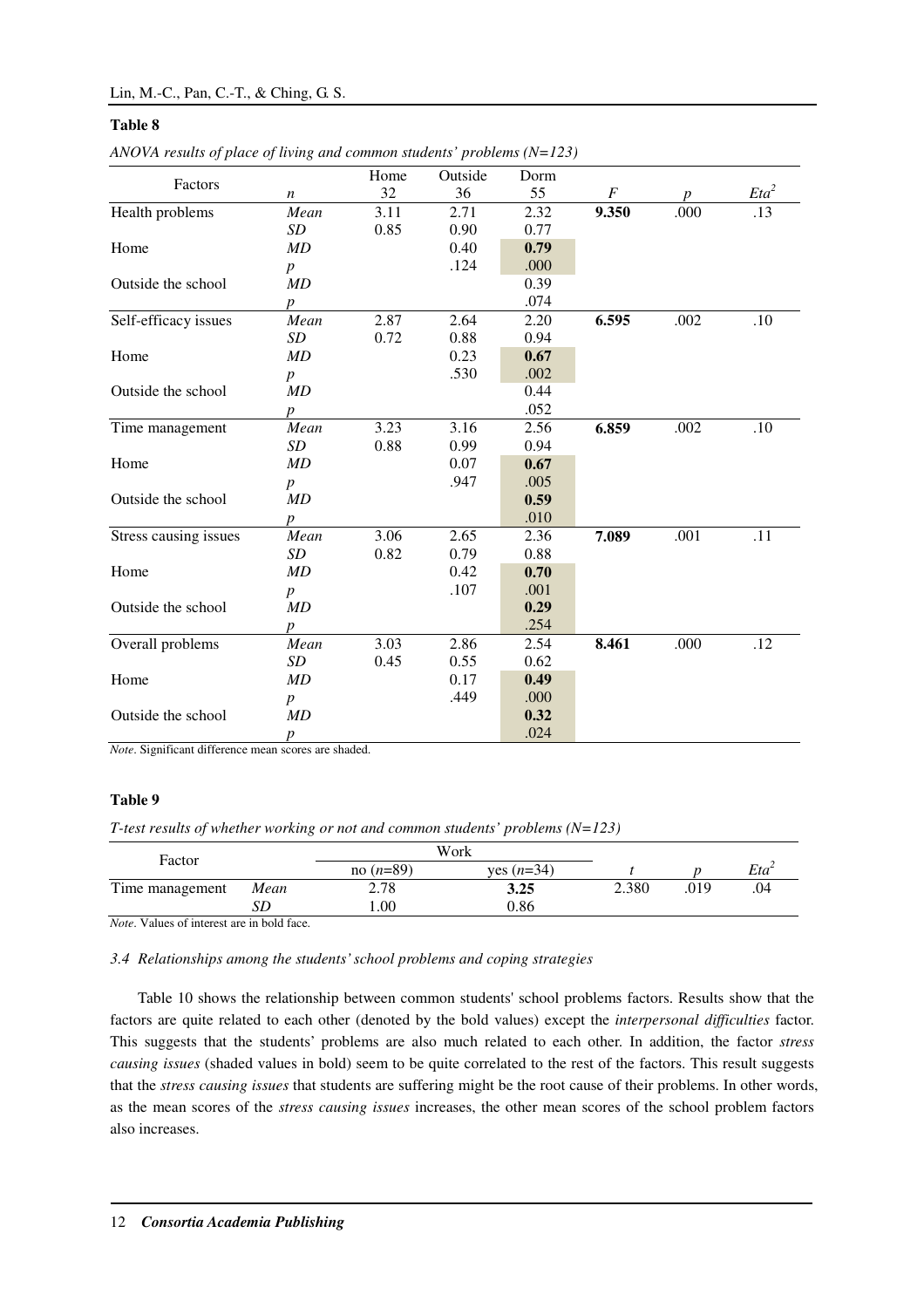| Table 10 |  |
|----------|--|
|----------|--|

| Factors                        |                                                          | (1)  | (2)  | (3)  | (4)              | (5)  | (6)  | (7)  | (8)  | (9) |
|--------------------------------|----------------------------------------------------------|------|------|------|------------------|------|------|------|------|-----|
| Health problems (1)            | r                                                        |      |      |      |                  |      |      |      |      |     |
|                                | $\boldsymbol{p}$                                         |      |      |      |                  |      |      |      |      |     |
| Career issues (2)              | r                                                        | .70  | 1    |      |                  |      |      |      |      |     |
|                                | $\boldsymbol{p}$                                         | .000 |      |      |                  |      |      |      |      |     |
| Lessons and examinations (3)   | r                                                        | .59  | .47  | 1    |                  |      |      |      |      |     |
|                                | $\boldsymbol{p}$                                         | .000 | .000 |      |                  |      |      |      |      |     |
| Learning difficulties (4)      | r                                                        | .53  | .47  | .48  | 1                |      |      |      |      |     |
|                                | $\boldsymbol{p}$                                         | .000 | .000 | .000 |                  |      |      |      |      |     |
| Self-efficacy issues (5)       | r                                                        | .69  | .66  | .45  | .55              | 1    |      |      |      |     |
|                                | $\boldsymbol{p}$                                         | .000 | .000 | .000 | .000             |      |      |      |      |     |
| Interpersonal difficulties (6) | r                                                        | .20  | .06  | .09  | .28              | .25  | 1    |      |      |     |
|                                | $\boldsymbol{p}$                                         | .024 | .532 | .300 | .002             | .006 |      |      |      |     |
| Time management (7)            | .28<br>.43<br>.41<br>.31<br>.37<br>.12<br>1<br>r         |      |      |      |                  |      |      |      |      |     |
|                                | $\boldsymbol{p}$                                         | .000 | .002 | .000 | .000             | .000 | .178 |      |      |     |
| Stress causing issues (8)      | r                                                        | .66  | .53  | .46  | .50 <sub>1</sub> | .68  | .28  | .35  | 1    |     |
|                                | .000<br>.000<br>.000<br>.000<br>.000<br>$\boldsymbol{p}$ | .002 | .000 |      |                  |      |      |      |      |     |
| Overall school problem (9)     | r                                                        | .84  | .77  | .72  | .72              | .84  | .32  | .60  | .80  | 1   |
|                                | p                                                        | .000 | .000 | .000 | .000             | .000 | .000 | .000 | .000 |     |

*Relationship between common students' school problems (N=123)* 

*Note*. Significant correlations are shaded.

Similarly, Table 11 shows the relationship between common students' coping strategies factors. Results show that the factors are much correlated with each other (denoted by the bold values) except some factors of *time management* and *interpersonal difficulties*. These suggest that students who are able to cope in one of the situations would tend to cope with the others. In addition, similar to the students' problems, the factor *stress coping issues* (shaded values in bold) also seem to affect the rest of the coping strategies. With this in mind, the study suggests that if the students are able to pursue their *stress coping issues*, the rest of their problems would be minimized.

# **Table 11**

| Factors                         |                  | (1)  | (2)  | (3)  | (4)  | (5)  | (6)  | (7)  | (8)  | (9) |
|---------------------------------|------------------|------|------|------|------|------|------|------|------|-----|
| Health problems (1)             | r                |      |      |      |      |      |      |      |      |     |
|                                 | $\boldsymbol{p}$ |      |      |      |      |      |      |      |      |     |
| Career issues (2)               | r                | .32  | 1    |      |      |      |      |      |      |     |
|                                 | $\boldsymbol{p}$ | .000 |      |      |      |      |      |      |      |     |
| Lesson and examination $(3)$    | r                | .35  | .66  | 1    |      |      |      |      |      |     |
|                                 | $\boldsymbol{p}$ | .000 | .000 |      |      |      |      |      |      |     |
| Learning difficulties (4)       | r                | .36  | .54  | .77  | 1    |      |      |      |      |     |
|                                 | $\boldsymbol{p}$ | .000 | .000 | .000 |      |      |      |      |      |     |
| Self-efficacy issues (5)        | r                | .20  | .49  | .47  | .56  | 1    |      |      |      |     |
|                                 | $\boldsymbol{p}$ | .028 | .000 | .000 | .000 |      |      |      |      |     |
| Interpersonal difficulties (6)  | r                | .17  | .39  | .43  | .50  | .67  | 1    |      |      |     |
|                                 | $\boldsymbol{p}$ | .064 | .000 | .000 | .000 | .000 |      |      |      |     |
| Time management (7)             | r                | .13  | .29  | .38  | .50  | .55  | .51  | 1    |      |     |
|                                 | $\boldsymbol{p}$ | .159 | .001 | .000 | .000 | .000 | .000 |      |      |     |
| Stress coping issues (8)        | r                | .25  | .38  | .55  | .57  | .48  | .47  | .61  | 1    |     |
|                                 | $\boldsymbol{p}$ | .005 | .000 | .000 | .000 | .000 | .000 | .000 |      |     |
| Students' coping strategies (9) | r                | .47  | .72  | .80  | .83  | .78  | .73  | .69  | .73  |     |
|                                 | р                | .000 | .000 | .000 | .000 | .000 | .000 | .000 | .000 |     |

*Relationship between common students' coping strategies (N=123)* 

*Note*. Significant correlations are shaded.

To determine the relationship between the overall *problems* and *coping strategies*, correlation test was accomplished. Result shows that they are significantly negative correlated with a Pearson's r value of -.180,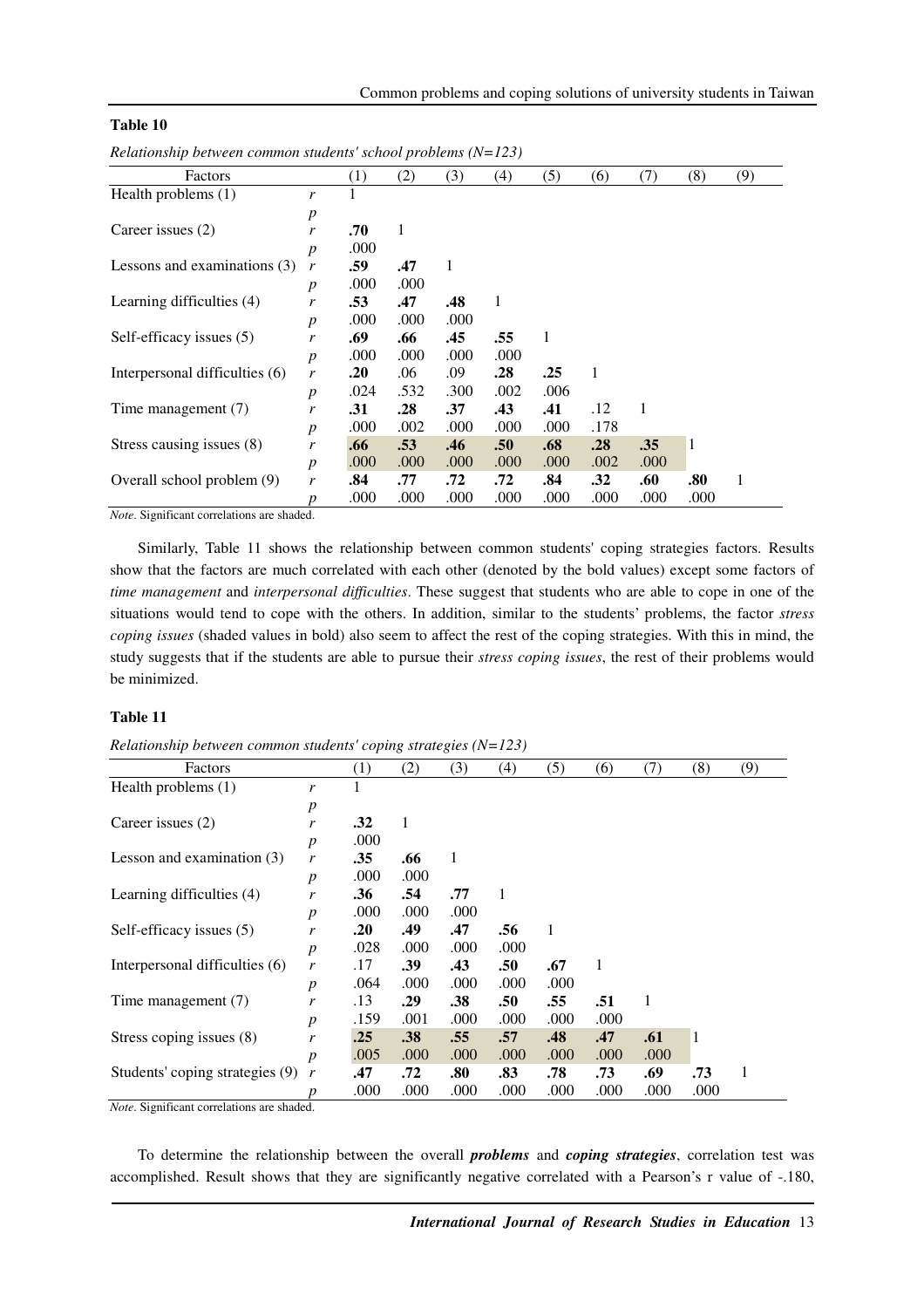*p*=.047. Meaning when a student practices the coping strategies, these would successfully lessen their in school problems. To further determine relationships of the stress related issues with the other factors, regression analyses were accomplished. Stepwise regression was used to predict which factor or factors to add or drop in the estimates (Warner, 2008).

Stepwise regression analysis for the *stress causing issues* resulted in having two predictors; self-efficacy issues (beta = .425; moderate effect) and health related issues (beta = .377; moderate effect) to be statistically significant with R = .737,  $R^2$  = .543,  $F(2,119) = 70.76$ ,  $p < .000$ , meaning the two factors are able to account for 54.3% of the variance in the *stress causing issues*. In addition, the stepwise regression analysis for the *stress coping issues* also resulted in having two predictors; time management (beta = .466; moderate effect) and lessons and examinations (beta = .374; moderate effect) to be statistically significant with  $R = .699$ ,  $R^2 = .489$ ,  $F(2,120)$ = 57.40, *p* < .000, meaning the two factors are able to account for 48.9% of the variances in the *stress coping issues*. These results fairly suggest that the inherent stress causing factors are an individual's self-efficacy and health related issues. Similarly, the stress coping factors are quite dependent on having an effective time management scheme and successful coping with one's school lessons and exams. Further studies are recommended in order to better determine the underpinning issues behind these findings.

## **4. Conclusions**

The major objective of this study is to determine the common students' school problems and their corresponding coping strategies, while also understanding the effects of their demographical background. Results show that the common issues are health problems, career issues, lessons and examinations, learning difficulties, self-efficacy issues, interpersonal difficulties, time management, and stress causing issues. Statistical analyses were accomplished resulting to significant determining factors such as students' course of study, gender, working or non-working students, and place of living with the common students' school problems. While no significant difference within the common students' coping strategies. Lastly, there seems to be a high correlation between the problems and coping strategies within the stress causing issues, suggesting that these stress causing issues as the root cause of major problems within the students. It is suggested that schools should have a system of early discovery mechanism, which is crucial in order to provide solutions/interventions to existing problems, while preemptive measures should also be in placed to act as a deterrent for future problems.

**NOTE**: Some parts of the earlier version of this paper has been accepted and scheduled to be presented at the upcoming *2015 Hawaii International Conference on Education* in Honolulu, Hawaii on January 5-8, 2015.

## **5. References**

- Akin, A., & Iskender, M. (2011). Internet addiction and depression, anxiety and stress. *International Online Journal of Educational Sciences, 3*(1), 138-148.
- Bayram, N., & Bilgel, N. (2008). The prevalence and socio-demographic correlations of depression, anxiety and stress among a group of university students. *Social Psychiatric Epidemiology, 43*(8), 667-672. http://dx.doi.org/10.1007/s00127-008-0345-x

Bidwell, A. (2014). Report: School crime and violence rise. Retrieved from http://www.usnews.com/news/articles/2014/06/10/incidents-of-school-crime-and-violence-on-the-rise-f or-students-and-teachers

- Bobbitt, S. A., & Rohr, C. L. (1993). What are the most serious problems in schools? Retrieved from http://nces.ed.gov/pubs93/web/93149.asp
- Brown, W. R. (2013). A comparative case study analysis of campus violence prevention plans at three Illinois higher education institutions. Unpublished Doctoral dissertation, Southern Illinois University.
- Chang, E. C. (1998). Hope, problem-solving ability, and coping in a college student population: Some implications for theory and practice. *Journal of Clinical Psychology, 54*(7), 953-962. http://dx.doi.org/10.1002/(SICI)1097-4679(199811)54:7<953::AID-JCLP9>3.0.CO;2-F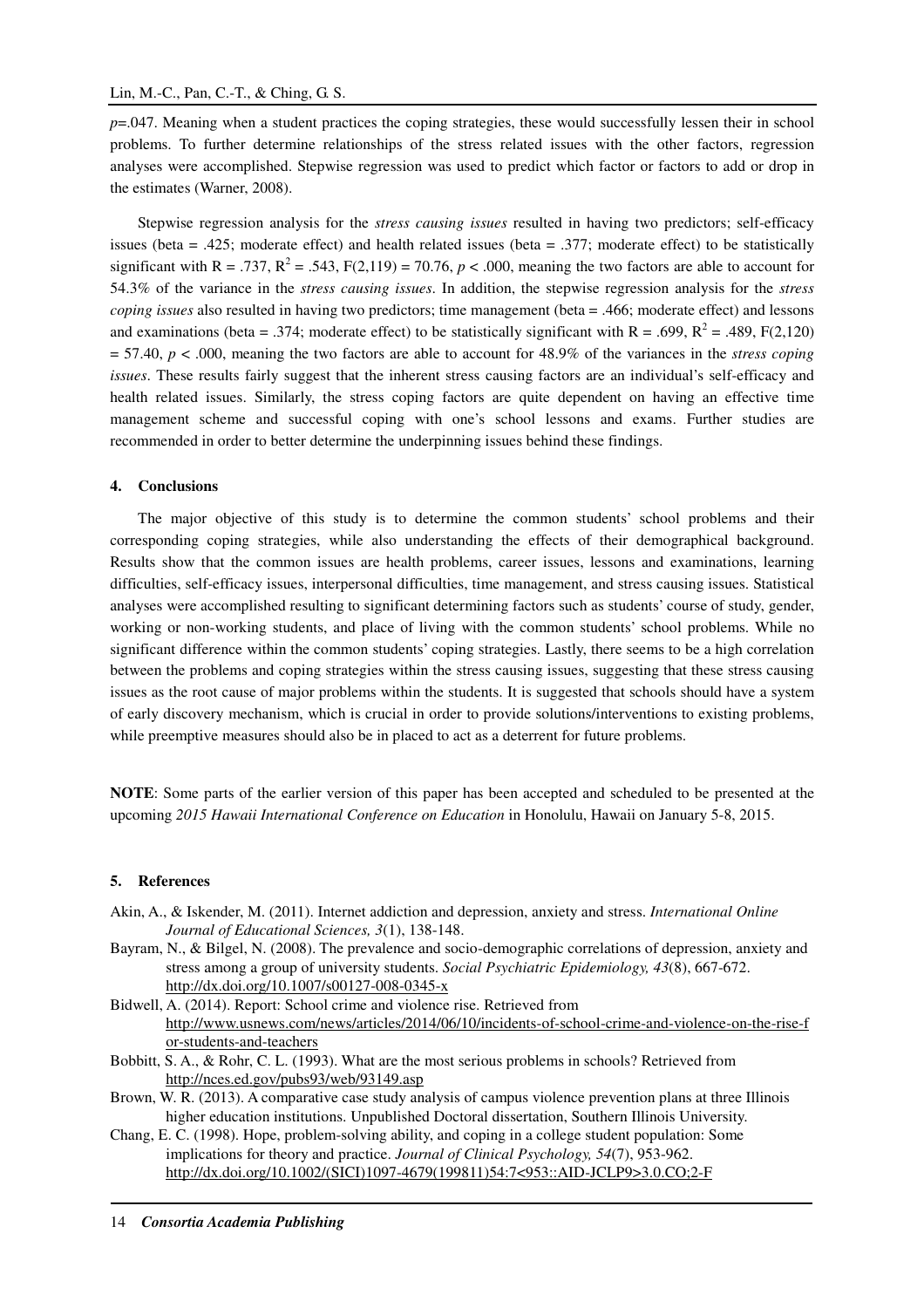- Chapell, M., Casey, D., De la Cruz, C., Ferrell, J., Forman, J., Lipkin, R., et al. (2004). Bullying in college by students and teachers. *Adolescence, 39*(153), 53-64.
- Chemers, M. M., Hu, L.-t., & Garcia, B. F. (2001). Academic self-efficacy and first year college student performance and adjustment. *Journal of Educational Psychology, 93*(1), 55-64. http://dx.doi.org/10.1037/0022-0663.93.1.55
- Cheng, K.-W. (2009). A study of stress sources among college students in Taiwan [Electronic Version]. *Journal of Academic and Business Ethics*, *9*, from http://www.aabri.com/manuscripts/10471.pdf
- Ching, G. S. (2013). Computer science students and their sense of academic integrity. *International Journal of Information and Education Technology, 3*(1), 83-87. http://dx.doi.org/10.7763/IJIET.2013.V3.239
- Ching, G. S., & Chao, P.-C. (2013). Career inclination of university students in Taiwan. In *Advances in education research: Social Science and Education* (vol. 46, pp. 72-77). Newmark, DE: Information Engineering Research Institute.
- Ching, G. S., & Chen, Y.-L. (2011). Information technology and the factors that affect college cheating in students. In M. Koehler & P. Mishra (Eds.), *Proceedings of society for information technology and teacher education international conference* (pp. 1286-1292). Chesapeake, VA: AACE.
- Cohen, J. (1988). *Statistical power analysis for the behavioral sciences*. Hillsdale, NJ: Erlbaum.
- Cohen, L., Manion, L., & Morrison, K. (2007). *Research methods in education*. New York: Routledge.
- Crocker, J., & Luhtanen, R. K. (2003). Level of self-esteem and contingencies of self-worth: Unique effects on academic, social, and financial problems in college students. *Personality and Social Psychology Bulletin, 29*(6), 701-712. http://dx.doi.org/10.1177/0146167203029006003
- Garrison, D. M. (2013). A phenomenological study of parental involvement and the undergraduate college student experience. Unpublished Masteral thesis, Drexel University.
- Gerdes, H., & Mallinckrodt, B. (1994). Emotional, social, and academic adjustment of college students: A longitudinal study of retention. *Journal of Counseling & Development, 72*(3), 281-288. http://dx.doi.org/10.1002/j.1556-6676.1994.tb00935.x
- Grace, T. W. (1997). Health problems of college students. *Journal of American College Health, 45*(6), 243-251. http://dx.doi.org/10.1080/07448481.1997.9936894
- Hoy, B., Suldo, S., & Mendez, L. (2013). Links between parents' and children's levels of gratitude, life satisfaction, and hope. *Journal of Happiness Studies, 14*(4), 1343-1361. http://dx.doi.org/10.1007/s10902-012-9386-7
- Hsieh, M.-C. (2010). Education in Taiwan is too much and too hard. Retrieved October 25, 2014, from http://www.taipeitimes.com/News/editorials/archives/2010/03/01/2003466920/1
- Kandell, J. J. (1998). Internet addiction on campus: The vulnerability of college students. *CyberPsychology and Behavior, 1*(1), 11-17. http://dx.doi.org/10.1089/cpb.1998.1.11
- Kuh, G. D. (2009). The national survey of student engagement: Conceptual and empirical foundations. *New Directions for Institutional Research, 141*, 5-21. http://dx.doi.org/10.1002/ir.283
- Kuh, G. D., Cruce, T., Shoup, R., Kinzie, J., & Gonyea, R. (2008). Unmasking the effects of student engagement on first-year college grades and persistence. *The Journal of Higher Education, 79*(5), 540-563. http://dx.doi.org/10.1353/jhe.0.0019
- Lin, C.-H. S., & Wen, L.-Y. M. (2006). Academic dishonesty in higher education: A nationwide study in Taiwan. *Higher Education, 54*(1), 85-87. http://dx.doi.org/10.1007/s10734-006-9047-z
- Lin, M.-C., & Ching, G. S. (2014). College student' employability: Implications of part-time job during college years. In H. Chen (Ed.), *Advances in public, environmental and occupational health* (vol. 4, pp. 101-106). Singapore: Singapore Management and Sports Science Institute
- Malpass, J. R., O'Neil, H. F., & Hocevar, D. (1999). Self-regulation, goal orientation, self-efficacy, worry, and high-stakes math achievement for mathematically gifted high school students. *Roeper Review, 21*(4), 281-288. http://dx.doi.org/10.1080/02783199909553976
- Marlatt, G. A., Baer, J. S., Kivlahan, D. R., Dimeff, L. A., Larimer, M. E., Quigley, L. A., et al. (1998). Screening and brief intervention for high-risk college student drinkers: Results from a 2-year follow-up assessment. *Journal of Consulting and Clinical Psychology, 66*(4), 604-615. http://dx.doi.org/10.1037/0022-006X.66.4.604
- Orsal, O., Orsal, O., Unsal, A., & Ozalp, S. S. (2013). Evaluation of internet addiction and depression among university students. *Procedia - Social and Behavioral Sciences, 82*, 445-454. http://dx.doi.org/10.1016/j.sbspro.2013.06.291
- Robbins, S. B., Lauver, K., Le, H., Davis, D., Langley, R., & Carlstrom, A. (2004). Do psychosocial and study skill factors predict college outcomes? A meta-analysis. *Psychological Bulletin, 130*(2), 261-288. http://dx.doi.org/10.1037/0033-2909.130.2.261
- Roberts, J. A., & Jones, E. L. I. (2001). Money attitudes, credit card use, and compulsive buying among